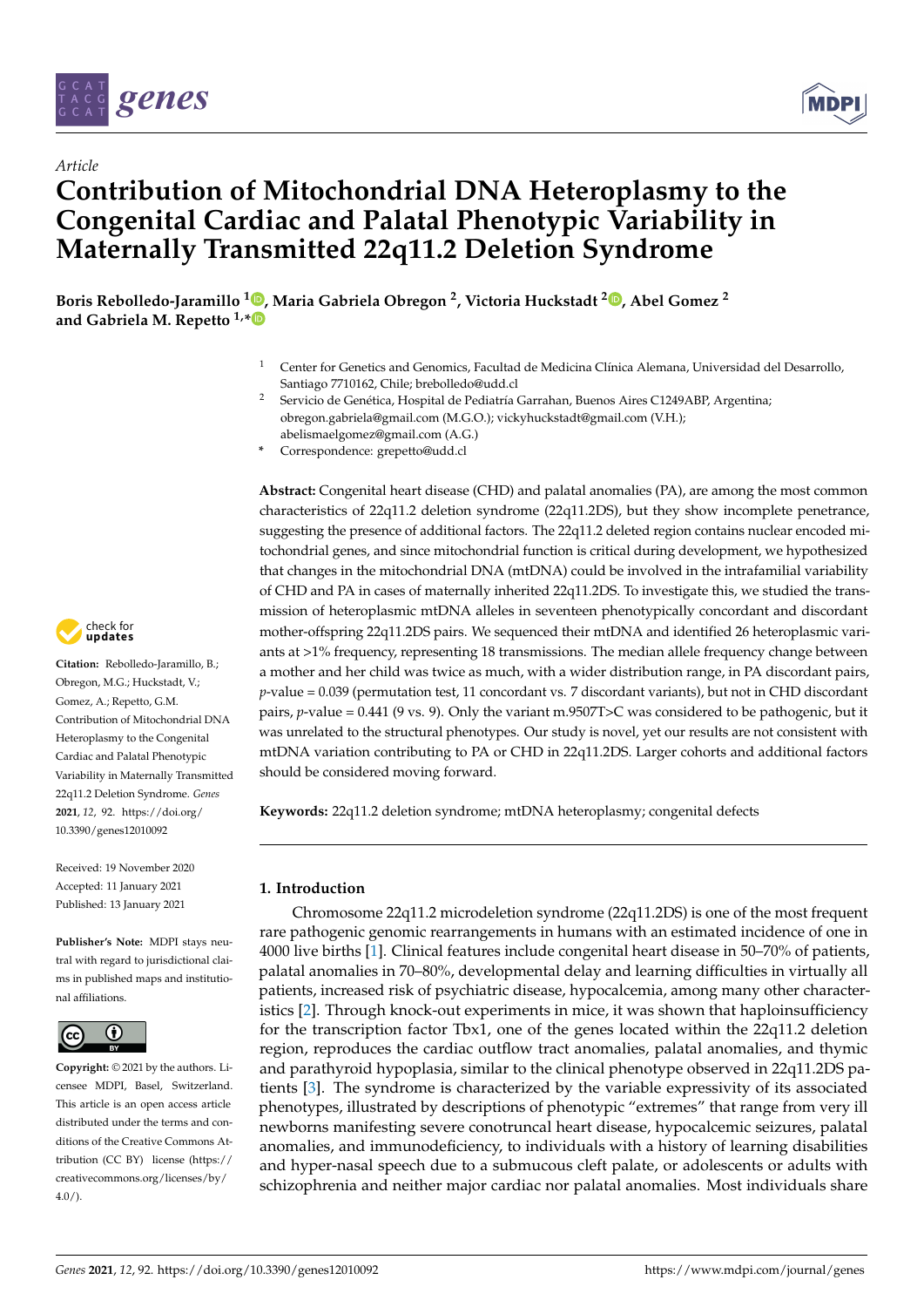a 22q11.2 deletion of the same size, however, deletion size does not appear to be associated with typical manifestations [\[2](#page-8-1)[,4\]](#page-8-3). The causes of this phenotypic variability are still unknown, and may include genetic (inherited or acquired), epigenetic, environmental, or stochastic factors. Interestingly, a "two-hit hypothesis" has been proposed as a mechanism for variable expressivity for other microdeletion syndromes, where the severity of the phenotype of, for example, 15q13 and 16p12.1 microdeletions appeared to be increased in the presence of a second genomic alteration [\[5\]](#page-8-4). Therefore, in the search for potential second hits, some researchers have focused on characterizing the pathways in which *TBX1* was involved. Using proteomics, it was shown that the TBX1 protein upregulates expression of proteins primarily involved in metabolism and downregulates expression of proteins involved in signaling; interestingly, between 10–15% of these identified proteins localized to the mitochondria [\[6\]](#page-8-5). Mitochondria have their own genome, the mitochondrial DNA (mtDNA), containing only 37 genes [\[7\]](#page-8-6). The remaining ~1500 mitochondrial genes are nuclear encoded [\[8\]](#page-8-7). Therefore, the mitochondrion and nucleus must coordinate both genomes to guarantee mitochondrial function. There are six nuclear mitochondrial genes within the boundaries of the common 3Mb 22q11.2 deletion [\[1,](#page-8-0)[9\]](#page-8-8). As described in mice, multiple energy-demanding stages of cell migration occur between E6.5 and 9.5 to form the heart [\[10\]](#page-8-9). In *Polg2* knockout mice (mtDNA polymerase), development stops at E8.5, around the time the linear heart undergoes looping [\[10,](#page-8-9)[11\]](#page-8-10), suggesting that proper mitochondrial function is critical for embryonic development. Similarly, it has been proposed that impaired mitochondrial function contributes to the initial establishment of the 22q11.2DS neurological phenotype early during development [\[12\]](#page-8-11), and it was recently shown that haploinsufficiency of *MRLP40*, one of the six nuclear encoded mitochondrial genes located within the 22q11.2 deleted region, impacted mitochondrial function in iPSCderived neurons from 22q11.2DS patients [\[13\]](#page-8-12). However, the role of mtDNA alleles in structural defects of 22q11.2DS has not been evaluated.

In humans, the mitochondrial DNA is inherited from the mother alone. Mitochondrial DNA mutations usually affect only a proportion of the total mitochondrial genomes, generating a state called heteroplasmy [\[14\]](#page-8-13). It has been observed that as the percentage of mtDNA harboring a pathogenic variant increase, mitochondrial function decline, and when energy output is insufficient, a threshold was crossed and symptoms appeared [\[15,](#page-8-14)[16\]](#page-8-15). However, because of their non-mendelian inheritance, if mutated mtDNA genomes are present in a mother, the level of heteroplasmy inherited by her children can vary from 0% to 100% in a single generation, due to a phenomenon called the "germline bottleneck" [\[17–](#page-8-16)[19\]](#page-8-17), making it difficult to anticipate their effect. Recent studies have shown that the observed differences in the allele frequency for heteroplasmic variants between a mother and her child were mostly due to the germline bottleneck, and further somatic divergence only accounted for about 10% of the differences [\[19](#page-8-17)[,20\]](#page-8-18), making the measurement of noninvasive tissues, such as blood, suitable as a proxy to evaluate heteroplasmic levels during embryonic development.

The 22q11.2 deletion usually occurs as a de novo event but is found to be inherited from an affected parent in about 10% of newly diagnosed cases. Similar to unrelated cases, there is intrafamilial variation, with some members of the same family showing more severe phenotypes than others [\[21,](#page-8-19)[22\]](#page-8-20), including phenotypically discordant twins [\[23\]](#page-8-21). Most familial cases are inherited from affected mothers [\[24\]](#page-9-0). In these cases, both the 22q11.2 deleted region and the mitochondrial genome are inherited from the mother, yet phenotypic variability is often observed between a mother and her offspring [\[25](#page-9-1)[,26\]](#page-9-2). Mitochondrial function is required for proper embryonic development, and since the 22q11.2 deletion can affect mitochondrial function, we hypothesized that additional changes in heteroplasmic mtDNA alleles observed in a child could be associated with differences in the expression of structural defects with respect to their mother. Therefore, in this study, we explored the extent of mitochondrial DNA variability among 22q11.2DS mother-child pairs discordant for congenital heart disease and palatal anomalies.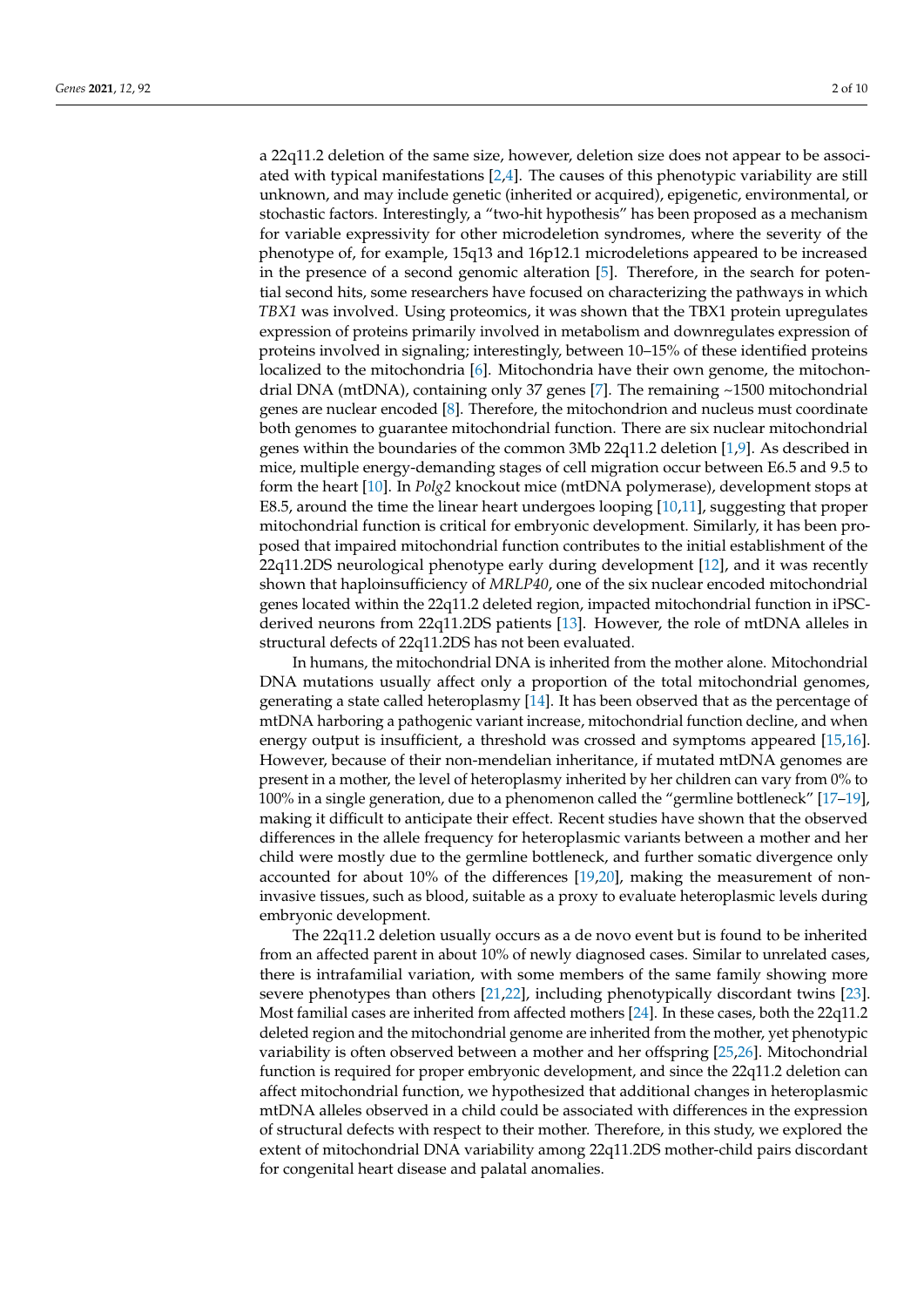#### **2. Materials and Methods**

# *2.1. Subjects*

Mother-child pairs with MLPA confirmed cases of 22q11.2 deletion (SALSA MLPA Probemix P250-B2 DiGeorge MRC-Holland), and available information on their cardiac and palate phenotype, were invited to participate.

Mothers and their children were initially evaluated by a clinical geneticist at Hospital Garrahan. Children suspected of having cardiac or palate anomalies were further evaluated by a cardiologist or an ENT doctor, accordingly. The cardiac and palate phenotype of mothers was obtained from their medical history. Regarding the heart, all structural abnormalities were considered. Regarding the palate, a patient was considered normal if none of the following were present: submucous or posterior cleft palate, bifid uvula, hyper nasal voice, or gastroesophageal reflux.

Sample phenotype description is shown in Table [1.](#page-2-0) Pairs were considered to be phenotypically "concordant", when both members shared the presence or absence of any cardiac or palatal structural anomalies, and "discordant", when one of the two had anomalies and the other member did not.

| Pair             | Sample       | Relationship | <b>Deletion Size (Mb)</b> | Palate      | Cardiac    |
|------------------|--------------|--------------|---------------------------|-------------|------------|
| $\mathbf{1}$     | DG18         | child        | 3.0                       | VPI/BU      | <b>TA</b>  |
|                  | <b>DG213</b> | mother       | 3.0                       | normal      | <b>MVP</b> |
| $\overline{2}$   | DG33         | child        | 3.0                       | <b>VPI</b>  | normal     |
|                  | DG34         | mother       | 3.0                       | <b>VPI</b>  | normal     |
| 3                | <b>DG250</b> | child        | 3.0                       | <b>VPI</b>  | <b>IIA</b> |
|                  | <b>DG60</b>  | mother       | 3.0                       | VPI/BU      | normal     |
| $\overline{4}$   | <b>DG233</b> | child        | 3.0                       | <b>VPI</b>  | <b>ASD</b> |
|                  | <b>DG76</b>  | mother       | 3.0                       | normal      | normal     |
| 5                | <b>DG132</b> | child        | 3.0                       | <b>VPI</b>  | <b>VSD</b> |
|                  | <b>DG133</b> | mother       | 3.0                       | normal      | normal     |
| $\boldsymbol{6}$ | <b>DG139</b> | child        | 1.5                       | <b>VPI</b>  | <b>TOF</b> |
|                  | <b>DG161</b> | mother       | 1.5                       | normal      | normal     |
| 7                | <b>DG179</b> | child        | 3.0                       | normal      | TA         |
|                  | <b>DG180</b> | mother       | 3.0                       | normal      | normal     |
| $\,8\,$          | <b>DG185</b> | child        | 3.0                       | <b>VPI</b>  | <b>VSD</b> |
|                  | <b>DG184</b> | mother       | 3.0                       | normal      | normal     |
| 9                | <b>DG193</b> | child        | 3.0                       | <b>VPI</b>  | <b>ASD</b> |
|                  | <b>DG184</b> | mother       | 3.0                       | normal      | normal     |
| 10               | <b>DG221</b> | child        | 3.0                       | <b>VPI</b>  | normal     |
|                  | <b>DG220</b> | mother       | 3.0                       | normal      | normal     |
| 11               | <b>DG222</b> | child        | 3.0                       | <b>VPI</b>  | normal     |
|                  | <b>DG220</b> | mother       | 3.0                       | normal      | normal     |
| 12               | <b>DG224</b> | child        | 3.0                       | normal      | normal     |
|                  | <b>DG225</b> | mother       | 3.0                       | normal      | normal     |
| 13               | DG231        | child        | 3.0                       | <b>SMCP</b> | <b>TOF</b> |
|                  | <b>DG232</b> | mother       | 3.0                       | <b>VPI</b>  | Murmur     |
| 14               | DG236 *      | child        | 1.5                       | normal      | TA         |
|                  | DG237*       | mother       | 3.0                       | normal      | <b>VSD</b> |
| 15               | <b>DG242</b> | child        | 3.0                       | <b>VPI</b>  | <b>TA</b>  |
|                  | <b>DG243</b> | mother       | 3.0                       | <b>VPI</b>  | normal     |
| 16               | <b>DG246</b> | child        | 3.0                       | <b>VPI</b>  | <b>VSD</b> |
|                  | <b>DG247</b> | mother       | 3.0                       | CP          | normal     |
| 17               | <b>DG249</b> | child        | 3.0                       | normal      | <b>TA</b>  |
|                  | <b>DG248</b> | mother       | 3.0                       | CP          | normal     |

<span id="page-2-0"></span>**Table 1.** Clinical phenotype of patients included in this study.

ASD, atrial septal defect; BU, bifid uvula; CP, cleft palate; IIA, interrupted aortic arch; MVP, mitral valve prolapse; SMCP, submucous cleft palate; TOF, tetralogy of Fallot; TA, truncus arteriosus; VPI, velopharyngeal insufficiency; VSD, ventricular septal defect. \* Excluded due to discordance in deletion size (see text).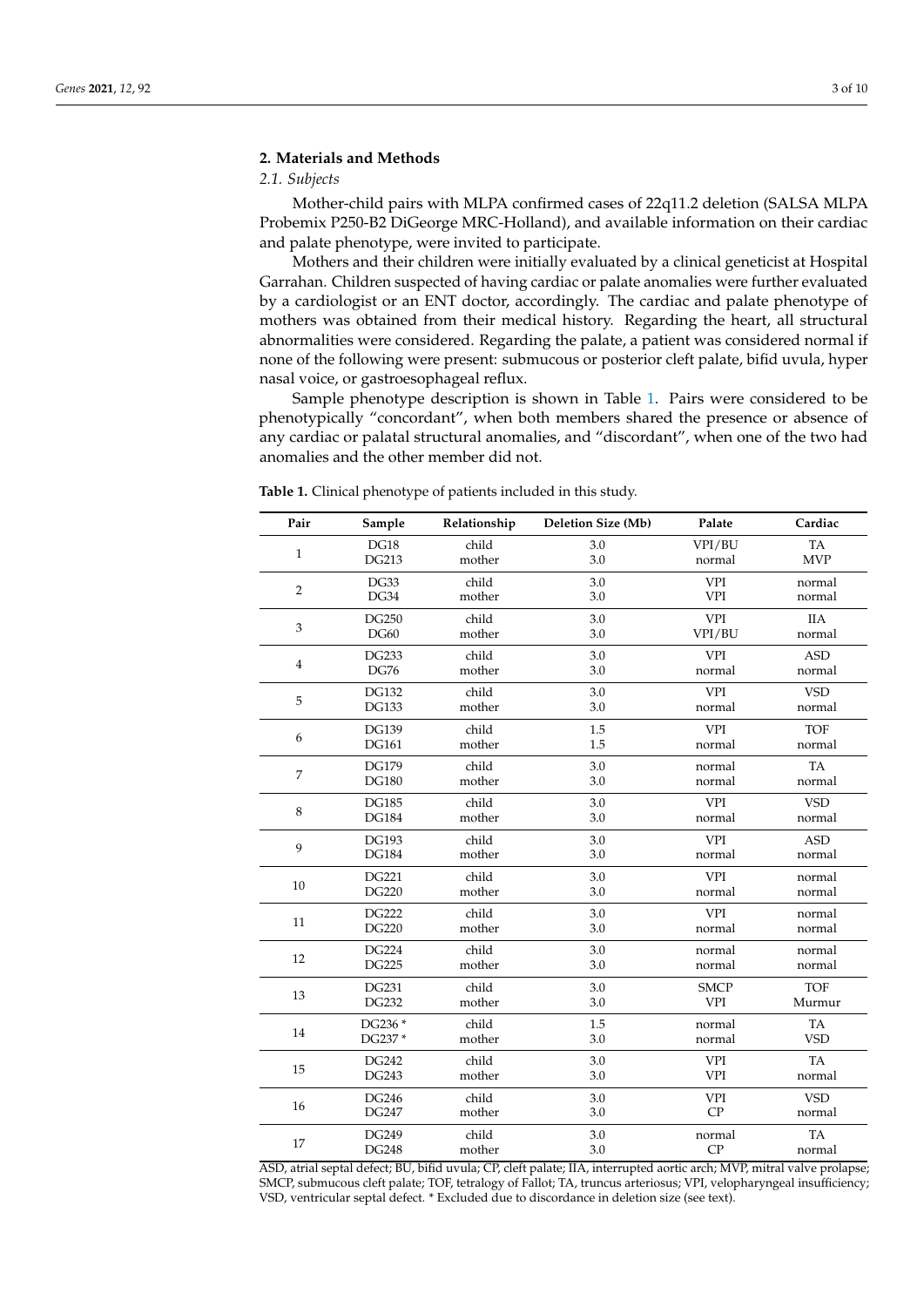#### *2.2. DNA Extraction and Sequencing*

Total DNA from blood was submitted for  $2 \times 100$  DNBSeq<sup>TM</sup> Small genome sequencing at BGI Americas Corporation. According to BGI's protocol, mitochondrial DNA was enriched using a long-range PCR reaction with primers: forward (MT:15149-15174) TGAGGCCAAATATCATTCTGAGGGGC, and reverse (MT:14816-14841) TTTCATCAT-GCGGAGATGTTGGATGG, Phusion High Fidelity DNA Polymerase and 5x Phusion GC buffer (New England Biolabs).

#### *2.3. Mitochondrial DNA (mtDNA) Variant Calling*

The heteroplasmy variant calling pipeline has been previously published [\[18\]](#page-8-22). In short, raw sequencing reads were aligned with bwa [\[27\]](#page-9-3) against the hg19 version of the human genome but replacing the mitochondrial genome with the revised Cambridge Reference Sequence (rCRS, NC\_012920). Alignments were refined using Samtools [\[28\]](#page-9-4) for manipulation, Picard Tools for deduplication, GATK for base quality score recalibration [\[29\]](#page-9-5), and bamleftalign, from the Freebayes package, for indel standardization [\[30\]](#page-9-6). Improved bam formatted files were processed with a custom script that utilized the Naïve Variant Caller and Allele Counts tools [\[31\]](#page-9-7) to extract per nucleotide allele counts for all 16,569 human mtDNA positions. High-confidence heteroplasmic sites were defined as those sites with the following: (1) depth  $\geq 1000$ , (2) minor allele frequency  $\geq 1\%$ , (3) no strand bias, (4) outside known problematic regions (303–311, 3107, 16,185–16,193), (5) no position-inread bias, and (6) statistically significant in a Poisson test comparing allele frequency to error rate at the position among all the other samples.

#### *2.4. mtDNA Haplogroup Assignment*

We extracted the most common allele for each position in the mtDNA of a sample based on the count of A's, C's, G's, and T's at a position. Then, we concatenated all alleles into a single string of 16,569 letters to create a major-allele sequence for each sample in fasta format. Then, haplogroup assignment was calculated on a sample's major allele fasta file using the web version of Haplogrep at <https://haplogrep.uibk.ac.at> [\[32\]](#page-9-8).

#### *2.5. Comparison of Concordant and Discordant Mother-Child Pairs*

We counted the number of high-confidence heteroplasmic sites observed in a mother and her child, calculated the difference between them as ∆NS = number of sites in child − number of sites in mother, and compared concordant and discordant pairs.

We tabulated each heteroplasmic site in pairs and considered a site to be transmitted if the mother had at least 10 reads supporting the high-confidence heteroplasmic allele observed in her child (Supplementary Table S1). Then, we calculated the allele frequency change ( $\Delta$ AF) between a mother and her child as  $\Delta$ AF = AF<sub>child</sub> − AF<sub>mother</sub> and compared the distribution of ∆AF values among concordant and discordant pairs.

#### *2.6. Statistical Analyses and Results Reproducibility*

Descriptive statistics are presented and indicated as mean  $\pm$  s.d. or median and range. The Shapiro–Wilk test was used to assess normality. The *p*-value for the comparison of concordant and discordant pairs was calculated with a 1000 replicas permutation test of the Mann–Whitney U statistic. Results were considered to be statistically significant if  $p \leq 0.05$ . A Jupyter notebook [\[33,](#page-9-9)[34\]](#page-9-10) with the code demonstrating all the steps in data processing, statistical analysis, and figure generation is available at [https://github.com/berebolledo/mtDNA22q.](https://github.com/berebolledo/mtDNA22q)

#### **3. Results**

### *3.1. Subjects*

Thirty-two patients participated in the study, 15 mothers and 17 children, corresponding to 17 mother-offspring pairs with the 22q11.2 microdeletion. Two mothers (DG184 and DG220) had two children each with the 22q11.2 deletion. The median age of the mothers was 29 years (range 19–42), and six months (range one month to nine years) for the children.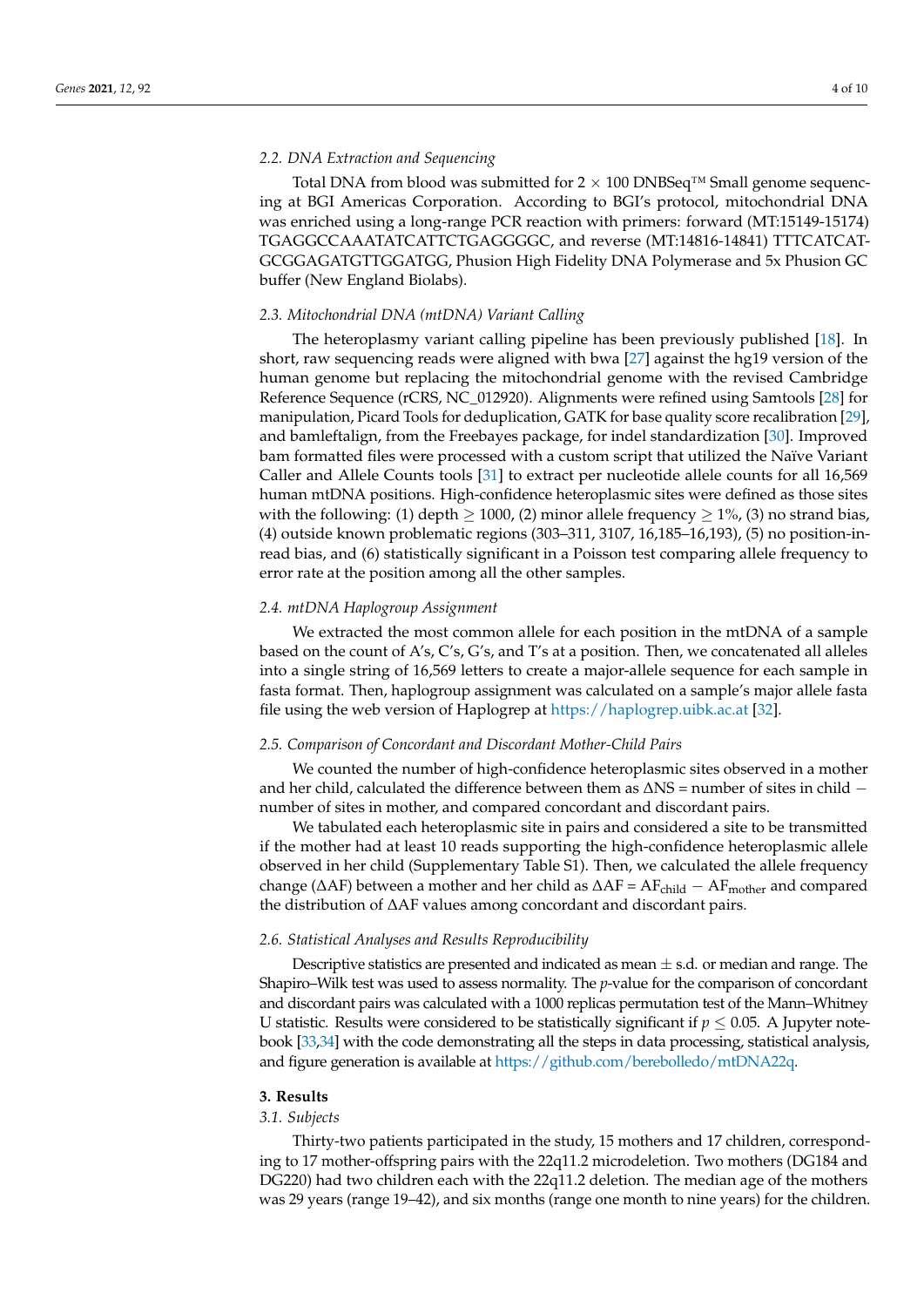Among the children, there were nine girls (53%), and eight boys (47%). Two mothers (13.3%) had a CHD, while this feature was present in 13/17 (76.5%) of the children. Six mothers (40%), and 13/17 (76.5%) children had a diagnosis of palate anomalies. Mother DG237 and her child DG236 were excluded from the remaining analyses because they did not share the same deletion size, therefore, it could not be assumed that the 22q11.2 deletion was inherited, despite their maternal relationship confirmed by their mtDNA haplogroup (Supplementary Table S2). Finally, for the cardiac phenotype, there were five concordant mother-child pairs, and 11 discordant pairs. According to the palatal phenotype, there were seven concordant mother-child pairs, and nine discordant pairs. A summary of palatal and cardiac manifestations is presented in Table [1.](#page-2-0)

#### *3.2. Sequencing Results*

On average,  $16,326 \pm 90$  mtDNA positions were captured per sample (mean  $\pm$  s.d.), with a median depth of  $47,000 \times$  (Supplementary Figure S1). We identified a particular drop in sequencing depth across all samples around position MT:15000 consistent with the location of the primers used for mtDNA enrichment (Supplementary Figure S2, Methods). Therefore, we excluded the region MT:14800-15200 from the remaining analyses.

#### *3.3. mtDNA Variants in Mother/Child Pairs*

Mitochondrial DNA haplogroups were determined with Haplogrep [\[32\]](#page-9-8). The average probability of haplogroup assignment was  $0.9 \pm 0.07$  (mean  $\pm$  s.d.). Eight mother-offspring pairs had haplogroups mostly observed in Native American populations (haplogroups A, B, and D), and eight pairs had haplogroups of European origin (haplogroups H, T, and U) (Supplementary Table S2). We confirmed all mother-child pair maternal relationships based on their haplogroup, and their mtDNA sequence pairwise distance in a neighbor joining tree (Supplementary Figure S3).

Heteroplasmic mtDNA variants were calculated as described in [\[18\]](#page-8-22). We found 26 high-confidence sites with minor allele frequency (MAF, i.e., the frequency of the second most common allele observed in an individual) ≥1% among 30 samples (median number of sites per sample 1, range 0–5), representing 18 transmission events (see Methods). The unusual MAF distribution of samples DG224 and DG33 (Supplementary Figure S4), both with five sites each, raised the suspicion of possible sample contamination. Consequently, we evaluated this possibility using a phylogenetic approach [\[35\]](#page-9-11) and found no evidence of sample cross-contamination for either sample (Supplementary Figure S5).

These 26 sites were distributed as follows: five in the D-loop, 19 in nine protein coding genes, and two in RNA genes (Table [2\)](#page-5-0). Only one of the variants was considered to be "confirmed pathogenic" according to MITOMAP [\[36\]](#page-9-12) and the Mitochondrial Disease Sequence Data Resource Consortium (MSeqDR) [\[37\]](#page-9-13), change m.12315G>A in the *MT-TL2* gene, found in sample DG224 was associated with Kearns–Sayre syndrome and risk of atherosclerosis [\[38\]](#page-9-14).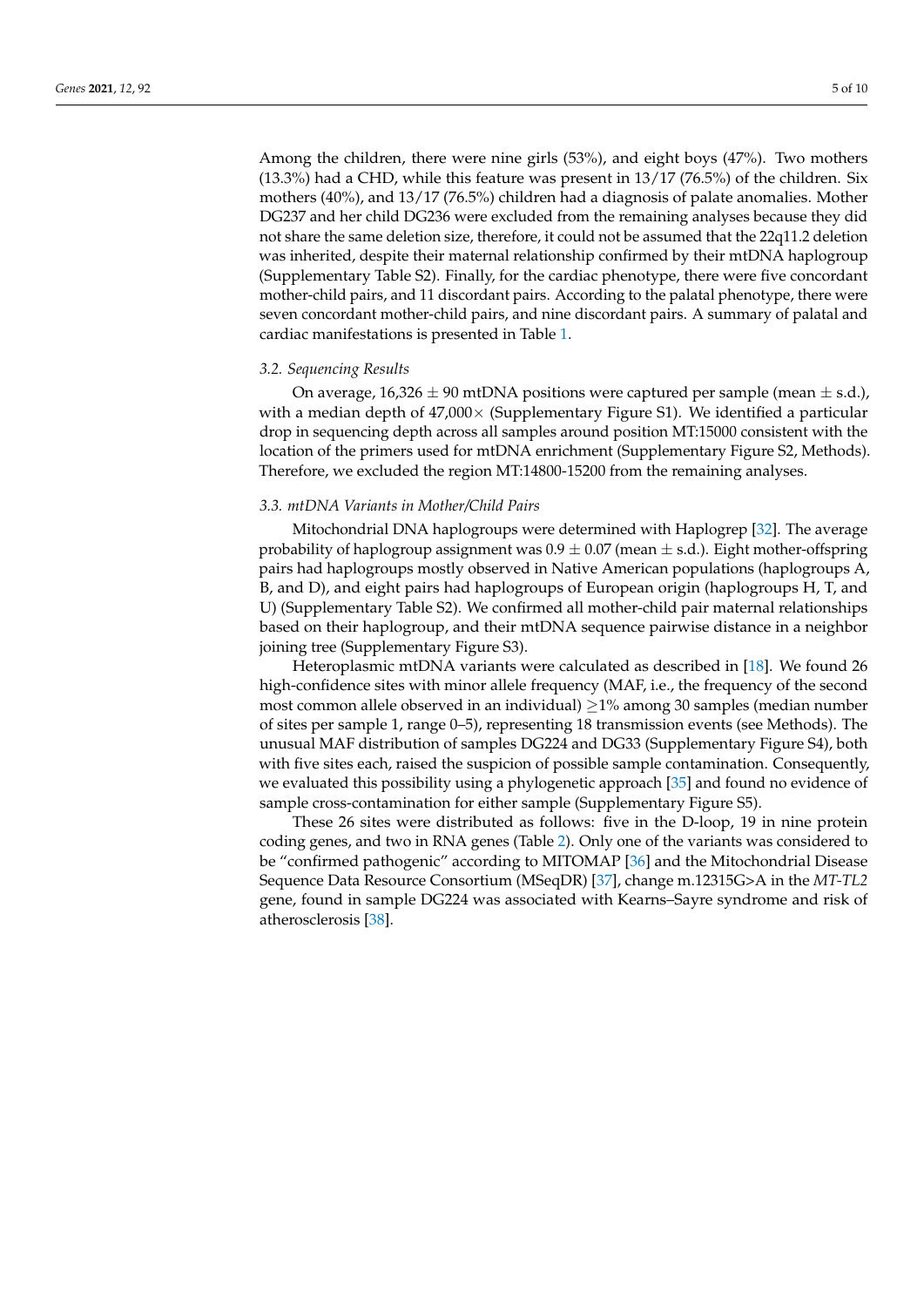<span id="page-5-0"></span>

| Pair           | Sample       | Class        | <b>HGVS</b>    | Mj;Mn                     | M.A.F | Depth | p-Value                | Gene                 | Effect         | <b>AF Mitomap</b>        |
|----------------|--------------|--------------|----------------|---------------------------|-------|-------|------------------------|----------------------|----------------|--------------------------|
| $\overline{2}$ | DG33         | $\mathsf{C}$ | m.10873T>C     | C <sub>i</sub>            | 0.014 | 11859 | $5.0 \times 10^{-147}$ | ND4                  | p.Pro38=       | 0.336                    |
|                | DG33         | $\mathsf C$  | m.14668C>T     | T;C                       | 0.011 | 4713  | $2.0 \times 10^{-82}$  | ND <sub>6</sub>      | $p.Met2=$      | 0.041                    |
|                | DG33         | $\mathsf{C}$ | m.14783T>C     | C <sub>i</sub>            | 0.011 | 13425 | $3.0 \times 10^{-67}$  | <b>CYTB</b>          | p.Leu13=       | 0.212                    |
|                | DG33         | C            | m.15301G>A A;G |                           | 0.019 | 10341 | $2.0\times10^{-23}$    | <b>CYTB</b>          | p.Leu185=      | 0.287                    |
|                | DG33         | $\mathsf{C}$ | m.15326A>G A;G |                           | 0.022 | 14117 | $2.0\times10^{-13}$    | <b>CYTB</b>          | p.Thr194Ala    | 0.987                    |
|                | DG34         | m            | m.6802A>G      | A;G                       | 0.014 | 37167 | $8.0\times10^{-302}$   | COX1                 | p.Asp300Gly    | $\equiv$                 |
| $\overline{4}$ | <b>DG76</b>  | m            | m.15786T>C     | $\mathrm{T} ; \mathrm{C}$ | 0.013 | 66261 | $6.0\times10^{-04}$    | <b>CYTB</b>          | p.Phe347Ser    | $\overline{\phantom{a}}$ |
| 5              | <b>DG132</b> | $\mathsf{C}$ | m.9507T>C      | T;C                       | 0.152 | 55188 | $3.0\times10^{-62}$    | COX3                 | p.Phe101Leu    | $\overline{\phantom{a}}$ |
|                | <b>DG133</b> | m            | m.9507T>C      | T;C                       | 0.356 | 61348 | 0.0                    | COX3                 | p.Phe101Leu    |                          |
| 6              | <b>DG161</b> | m            | m.5492T>C      | T;C                       | 0.012 | 29462 | 0.0                    | $\ensuremath{N\!D2}$ | $p.Pro341=$    | 0.003                    |
| 7              | DG179        | $\mathsf C$  | m.150C > T     | $Ci$ T                    | 0.256 | 19122 | $4.0\times10^{-123}$   | Dloop                |                | 0.134                    |
|                | <b>DG179</b> | C            | m.1316T>C      | T;C                       | 0.105 | 21577 | $6.0 \times 10^{-09}$  | RNR1                 | $\overline{a}$ | $\blacksquare$           |
|                | DG179        | $\mathsf C$  | m.5054G>A      | G;A                       | 0.02  | 70310 | 0.0                    | ND2                  | p.Pro195=      | 0.004                    |
|                | <b>DG180</b> | m            | m.150C > T     | $Ci$ T                    | 0.015 | 19275 | $1.0\times10^{-92}$    | Dloop                |                | 0.134                    |
| 8              | <b>DG184</b> | m            | m.15591G>A G;A |                           | 0.023 | 26908 | 0.0                    | <b>CYTB</b>          | p.Arg282Gln    | $\overline{\phantom{a}}$ |
| 11             | <b>DG222</b> | $\mathsf C$  | m.16290C>T     | T;C                       | 0.32  | 13735 | $2.0\times10^{-66}$    | Dloop                |                | 0.039                    |
| 12             | <b>DG224</b> | $\mathsf C$  | m.6190G>A      | G: A                      | 0.011 | 8443  | $2.0\times10^{-126}$   | COX1                 | p.Arg96His     | $\overline{\phantom{a}}$ |
|                | <b>DG224</b> | $\mathsf{C}$ | m.10075T>C     | T;C                       | 0.021 | 77194 | $6.0\times10^{-120}$   | ND3                  | p.Ile6Thr      |                          |
|                | <b>DG224</b> | $\mathsf C$  | m.12315G>A G;A |                           | 0.011 | 44701 | $2.0 \times 10^{-281}$ | TRNL2                | Pathogenic     |                          |
|                | <b>DG224</b> | $\mathsf{C}$ | m.12457G>A G;A |                           | 0.012 | 2796  | $1.0\times10^{-79}$    | ND5                  | p.Ala41Thr     | $\blacksquare$           |
|                | DG224        | $\mathsf{C}$ | m.16182A>C C;A |                           | 0.155 | 2721  | $4.0\times10^{-133}$   | Dloop                |                | 0.065                    |
|                | <b>DG225</b> | m            | m.16182A>C C;A |                           | 0.188 | 2299  | $4.0 \times 10^{-86}$  | Dloop                | $\overline{a}$ | 0.065                    |
| 13             | DG231        | $\mathsf C$  | m.4136A>G      | A;G                       | 0.191 | 34006 | $1.0\times10^{-03}$    | $\emph{ND1}$         | p.Tyr277Cys    | 0.001                    |
|                | <b>DG232</b> | m            | m.4136A>G      | A;G                       | 0.159 | 38779 | $3.0 \times 10^{-04}$  | $\emph{ND1}$         | p.Tyr277Cys    | 0.001                    |
| 15             | <b>DG243</b> | m            | m.15431G>A G;A |                           | 0.018 | 38994 | $2.0\times10^{-23}$    | <b>CYTB</b>          | p.Ala229Thr    | 0.018                    |
| 17             | DG249        | $\mathsf C$  | m.9941A>G      | A;G                       | 0.02  | 79897 | $2.0\times10^{-104}$   | COX3                 | p.Val245=      | 0.001                    |

**Table 2.** High quality heteroplasmic sites.

Class c, child; Class m, mother; Mj, major allele; Mn, minor allele; M.A.F, minor allele frequency; *p*-value, Poisson test comparing error rate and frequency. Patho, confirmed pathogenic variant; AF Mitomap, allele frequency in Mitomap.

#### *3.4. Comparison of Concordant and Discordant Pairs*

Since children inherit both the 22q11.2 deletion and the mitochondrial genome from their mother, we hypothesized that changes in the number or allele frequency of mtDNA variants could be associated with their phenotype discordance. First, we calculated the difference in the number of high-confidence heteroplasmic sites between a mother and her child (∆NS, see Methods), and observed that cardiac concordant pairs had ∆NS = 1 (range 0–4) and cardiac discordant pairs had ∆NS = 0 (range −1–2). Similarly, palate concordant pairs had  $ΔNS = 0$  (range  $-1-4$ ) and palate discordant pairs had  $ΔNS = 0$  (range  $-1-1$ ). The comparison of ∆NS for the cardiac phenotype was statistically significant *p* = 0.012, but not for the palatal phenotype,  $p = 0.073$ .

Next, we calculated the allele frequency change (ΔAF) between a mother and her child for the 18 heteroplasmic alleles transmissions identified (Methods and Table S1). First, we compared ∆AF of all transmissions, regardless of the phenotype status, against ∆AF from a published cohort of 39 healthy mother-child pairs of European decent contributing 98 transmissions [\[18\]](#page-8-22). The ΔAF followed an approximately normal distribution centered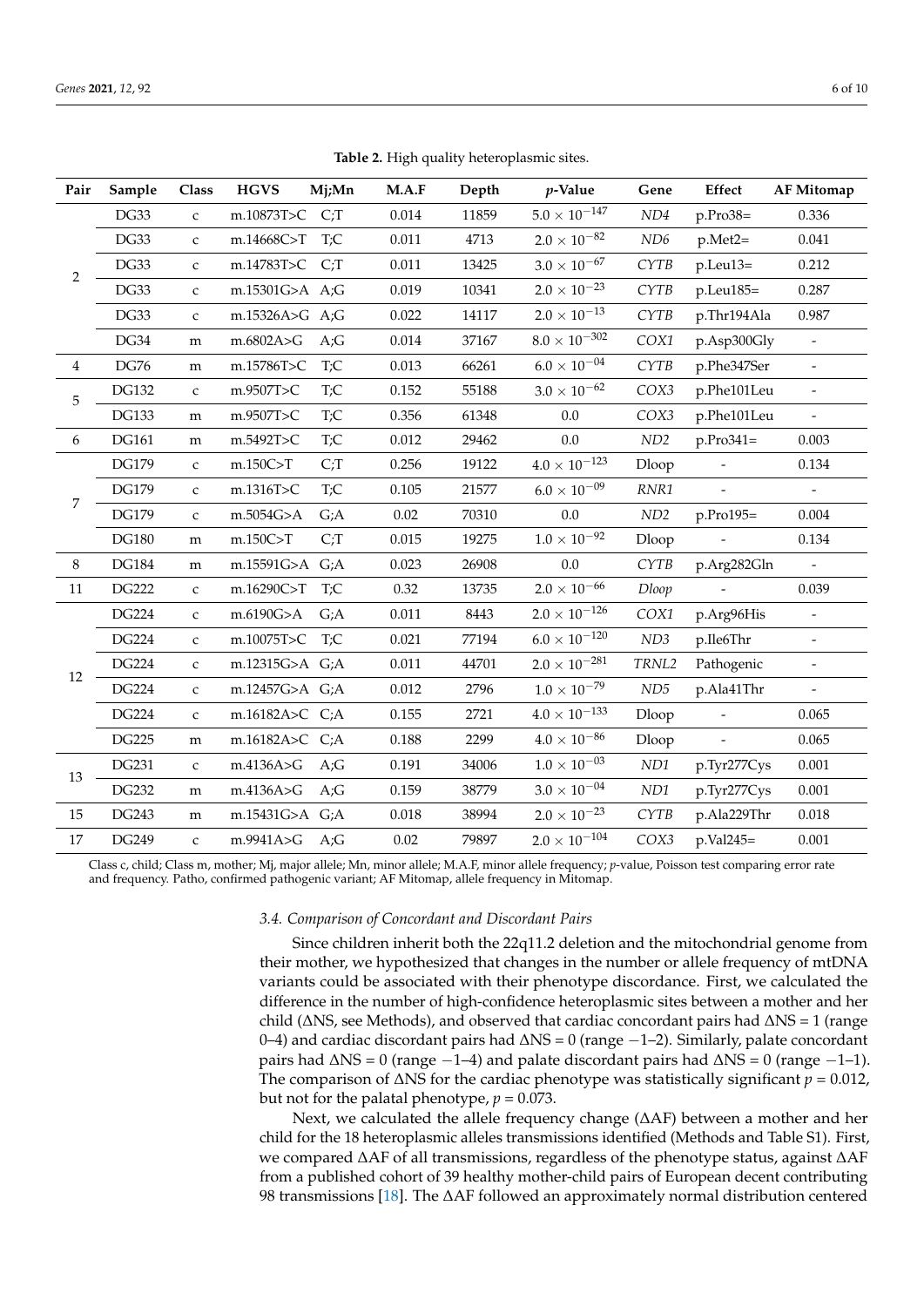**on zero (Figure [1A](#page-6-0)) median ∆AF healthy =**  $-0.004$  **(range**  $-0.440-0.409$ **) vs. median ∆AF** 22q11.2DS = −0.004 (range −0.588–0.241), *p*-value = 0.687), reflective of genetic drift as the main contributor to the allele frequency variability [\[18](#page-8-22)[,19\]](#page-8-17).

<span id="page-6-0"></span>

Figure 1. Heteroplasmic allele frequency change ( $\Delta AF$ ) between a mother and her child. The histograms describe the actual distribution of the data, whereas the curves represent the expected density distribution provided each sample's mean and standard deviation. (A) Comparison of the distribution of  $\triangle$ AF between healthy individuals and 22q11.2DS patients. Comparison of the distribution of  $\Lambda\Lambda$ F between phenotypically concordent and discordant mother-child pairs for patients. Comparison of the distribution of ∆AF between phenotypically concordant and discordant mother-child pairs for the cardiac (**B**) and palatal (**C**) phenotypes. Con, concordant pairs and Dis, discordant pairs.

Then, we compared concordant and discordant 22q11.2DS pairs. For the cardiac phenotype (Figure 1B), heteroplasmic variants from concordant pairs (*n* = 9) had median ∆AF = 0.01 (range −0.60–0.09), and heteroplasmic variants from discordant pairs (*n* = 9) had median ∆AF = −0.01 (range −0.20–0.24), *p*-value = 0.441. For the palate phenotype (Figure 1C), heteroplasmic variants from concordant pairs (*n* = 11) had median ∆AF = 0.01 (range −0.03–0.02), and heteroplasmic variants from discordant pairs (*n* = 7) had median ∆AF = −0.02 (range −0.60–0.1)*, p*-value = 0.039.

# tures [10,11]. The frequency of congenital cardiac and palatal anomalies in our patients reflected **4. Discussion and Conclusions**

This study analyzed the contribution of mitochondrial DNA variability to the intrafamilial variation in cardiac and palatal anomalies observed in 22q11.2 deletion syndrome patients. Evaluating the contribution of mitochondrial DNA variants to the cardiac or palatal phenotypes is novel, since mitochondrial dysfunction has been primarily studied in the con-text of the neurological phenotypes associated with the 22q11.2DS [\[9](#page-8-8)[,13](#page-8-12)[,39\]](#page-9-15), disregarding the mitochondria's pivotal role during the development of multiple other structures [\[10](#page-8-9)[,11\]](#page-8-10).

The frequency of congenital cardiac and palatal anomalies in our patients reflected the frequency observed in similarly ascertained 22q11.2DS cohorts [\[1\]](#page-8-0). As expected, mothers had lower frequencies of anomalies as compared with their offspring, likely due to ascertainment effects, and the lower survival and reproductive fitness observed in individuals with severe heart defects [\[40\]](#page-9-16). Our bioinformatic pipeline took into account multiple sources of error (i.e., batch sequencing errors, strand bias, cycle bias, nuclear pseudogenes, or NUMTs). This pipeline has been applied before, and the validity of mtDNA sequencing results has been well demonstrated by us and others using Sanger sequencing and droplet digital PCR [\[18,](#page-8-22)[41\]](#page-9-17). Therefore, despite not performing additional validation for this study, we believe our results reflect true positive variants. This was also confirmed by the presence of the allele in both the mother and her child. We observed a significant difference in the number of high-confidence heteroplasmic sites between concordant and discordant pairs affected by congenital heart disease, and the distribution of ∆AF between concordant and discordant pairs affected by palatal anomalies. These results are consistent with the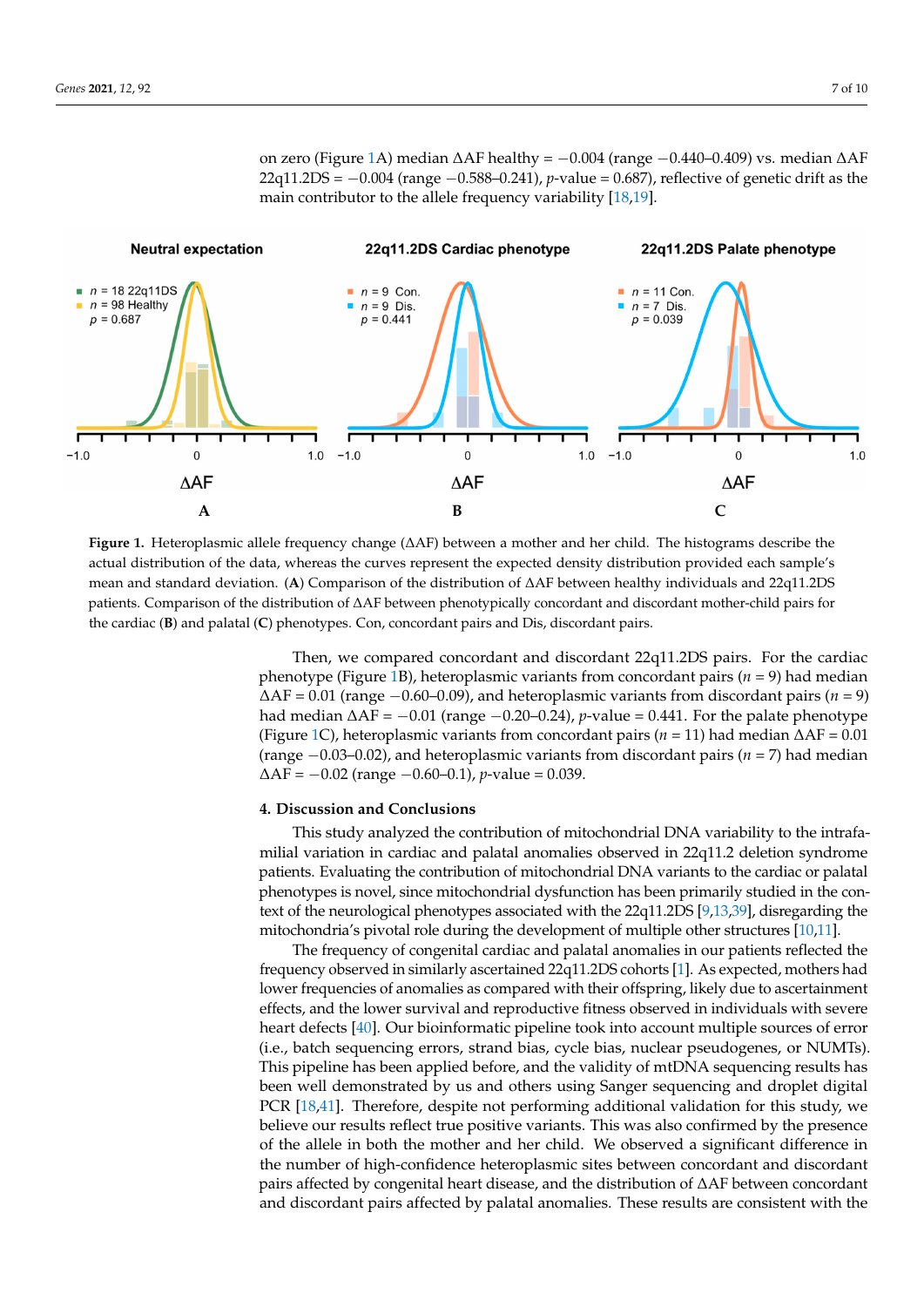hypothesis that mtDNA heteroplasmy could contribute to the incomplete penetrance of the palatal phenotype. However, the differences were driven by two extreme cases where affected children had much lower allele frequency than their unaffected mothers, i.e., pair 5 DG132/DG133 m.9507T>C and pair 11 DG220/DG222 m.16290C>T. However, the allele frequency of DG221, another child of DG220, who was also affected, had the opposite direction, thus, rendering this allele unrelated to the palatal phenotype. We observed more nonsynonymous than synonymous variants (12 vs. 7), but none of them were described as pathogenic in MITOMAP [\[36\]](#page-9-12). It has been recently reported that a particular haplotype of non-pathogenic mitochondrial missense variants segregated in two families with Leber's hereditary optic neuropathy (LHON), suggesting that not necessarily a single pathogenic variant, but multiple missense variants could lead to reduced mitochondrial function and a clinical phenotype, therefore, we believe that the contribution of non-pathogenic missense mtDNA variants should be further explored [\[42\]](#page-9-18). Only the variant m.12315G>A, located in the *MT-TRNL2* gene, was described as pathogenic. This variant was present at a low level in unaffected concordant pair 12, thus, it was unrelated to the cardiac or palatal phenotypes.

Our results could be limited by the small sample size, consistent with 22q11.2DS as a rare disorder with an inheritance rate of 10% and possible reproductive constraints [\[24\]](#page-9-0). Nevertheless, to our knowledge, our study constitutes the largest ever analysis of mtDNA heteroplasmy in maternally transmitted 22q11.2DS. We expect our results to motivate the analysis of mtDNA in larger cohorts of maternally transmitted 22q11.2DS, and to also consider the contribution of the paternal 22q11.2 genes to the phenotypic differences. In fact, another source of mitochondrial variation that would be worth exploring in the context of complex phenotypes is the so-called "mito-nuclear discordance" (MND). MND refers to the difference in the ancestral origin of the mtDNA and nuclear mitochondrial genes, and it is known to cause changes in OXPHOS efficiency in model organisms [\[43\]](#page-9-19). Whether these incompatibilities naturally exist, and the paternal 22q11.2 allele could contribute to it, is currently unknown, but some signals of positive selection for ancestry concordance of nuclear and mtDNA alleles have been found in African American and Puerto Rican populations, and should be considered moving forward [\[44\]](#page-9-20).

**Supplementary Materials:** The following are available online at [https://www.mdpi.com/2073-4](https://www.mdpi.com/2073-4425/12/1/92/s1) [425/12/1/92/s1,](https://www.mdpi.com/2073-4425/12/1/92/s1) Figure S1: Depth distribution per individual, Figure S2: Depth distribution per mtDNA position, Figure S3: Neighbor joining tree reflecting maternal relationships, Figure S4: Minor allele frequency distribution of samples with heteroplasmic sites, Figure S5: Contamination assessment for samples DG33 and DG224, Table S1: Allele frequency change (∆AF); Table S2: mtDNA haplogroups.

**Author Contributions:** B.R.-J. and G.M.R. conceived the project; B.R.-J. analyzed the data and drafted the manuscript; M.G.O., V.H., and A.G. enrolled patients, performed clinical phenotyping and follow up, and processed samples; M.G.O. and G.M.R. collaborated in manuscript writing. All authors have read and agreed to the published version of the manuscript.

**Funding:** This work was funded by the National Agency for Research and Development (ANID) FONDE-CYT grants 3170280 and 1171014. Computational infrastructure provided by FONDEQUIP EQM150093.

**Institutional Review Board Statement:** The study was conducted according to the guidelines of the Declaration of Helsinki, and approved by the Ethics Committee of Universidad del Desarrollo (protocol code 2017-56 6/27/2017), and the Ethics Committee of Hospital Garrahan (protocol code 1127 10/24/2018).

**Informed Consent Statement:** Informed consent was obtained from all subjects involved in the study.

**Data Availability Statement:** Raw sequencing data is available under Bio Project accession number PRJNA636010.

**Acknowledgments:** We would like to thank all participating patients, without whom this study would not have been possible. B.R.-J. would like to thank Analia Cuiza, Gonzalo Encina, and Daniela Bohme for their technical support in patient enrolment and sample processing. We would also like to thank Anne Bassett for providing constructive comments on an earlier version of this manuscript.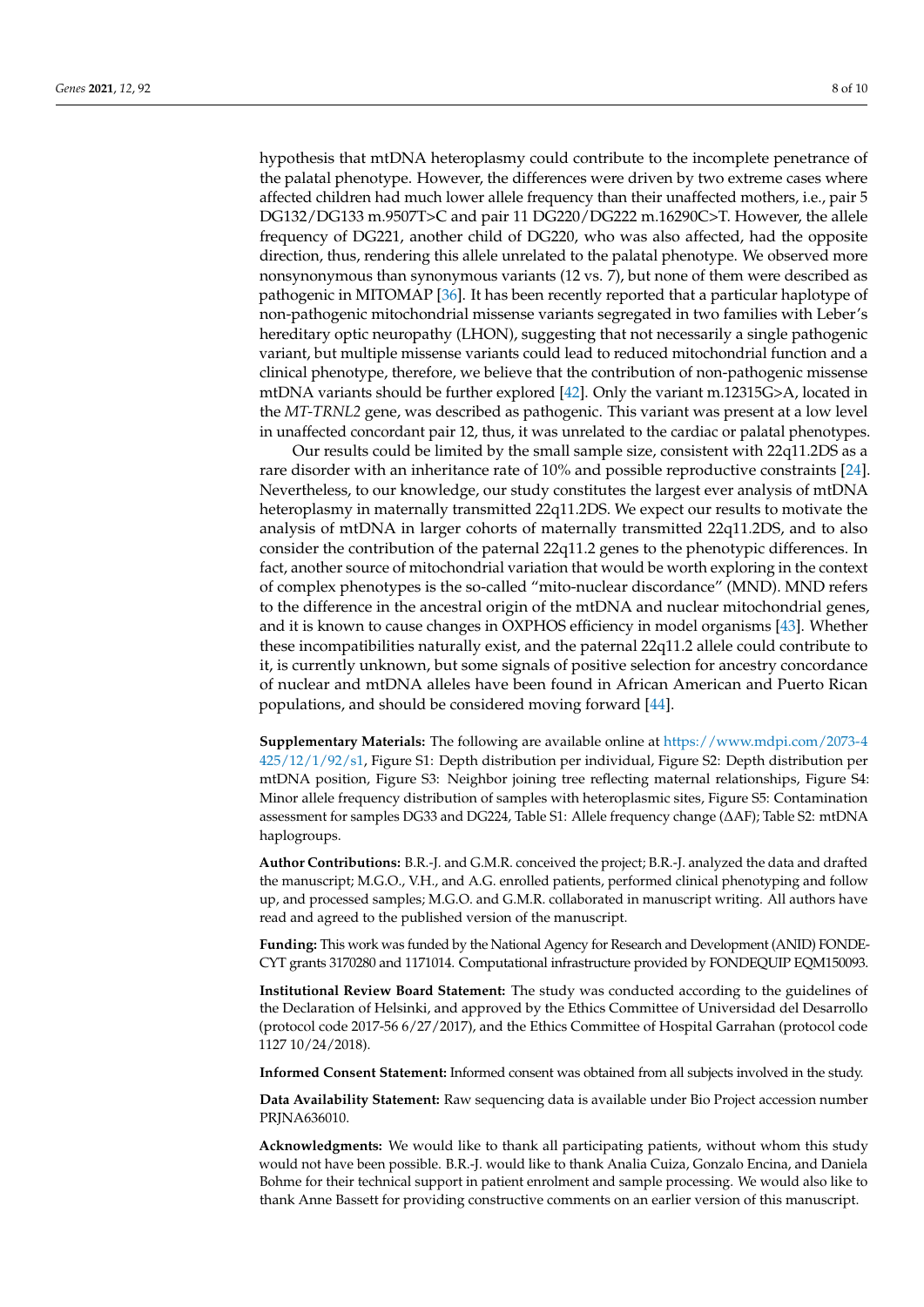**Conflicts of Interest:** The authors declare no conflict interests.

#### **References**

- <span id="page-8-0"></span>1. McDonald-McGinn, D.M.; Sullivan, K.E.; Marino, B.; Philip, N.; Swillen, A.; Vorstman, J.A.; Zackai, E.H.; Emanuel, B.S.; Vermeesch, J.R.; Morrow, B.E.; et al. 22q11.2 deletion syndrome. *Nat. Rev. Dis. Prim.* **2015**, *1*, 15071. [\[CrossRef\]](http://doi.org/10.1038/nrdp.2015.71) [\[PubMed\]](http://www.ncbi.nlm.nih.gov/pubmed/27189754)
- <span id="page-8-1"></span>2. Burnside, R.D. 22q11.21 Deletion Syndromes: A Review of Proximal, Central, and Distal Deletions and Their Associated Features. *Cytogenet. Genome Res.* **2015**, *146*, 89–99. [\[CrossRef\]](http://doi.org/10.1159/000438708)
- <span id="page-8-2"></span>3. Lindsay, E.A.; Vitelli, F.; Su, H.; Morishima, M.; Huynh, T.; Pramparo, T.; Jurecic, V.; Ogunrinu, G.; Sutherland, H.F.; Scambler, P.J.; et al. Tbx1 haploinsufficiency in the DiGeorge syndrome region causes aortic arch defects in mice. *Nat. Cell Biol.* **2001**, *410*, 97–101. [\[CrossRef\]](http://doi.org/10.1038/35065105) [\[PubMed\]](http://www.ncbi.nlm.nih.gov/pubmed/11242049)
- <span id="page-8-3"></span>4. Rozas-Villanueva, M.F.; Benavides, F.; León, L.; Repetto, G.M. Association between phenotype and deletion size in 22q11.2 microdeletion syndrome: Systematic review and meta-analysis. *Orphanet J. Rare Dis.* **2019**, *14*, 1–9. [\[CrossRef\]](http://doi.org/10.1186/s13023-019-1170-x)
- <span id="page-8-4"></span>5. Veltman, J.A.; Brunner, H.G. Understanding variable expressivity in microdeletion syndromes. *Nat. Genet.* **2010**, *42*, 192–193. [\[CrossRef\]](http://doi.org/10.1038/ng0310-192)
- <span id="page-8-5"></span>6. Caterino, M.; Ruoppolo, M.; Fulcoli, G.; Huynth, T.; Orrù, S.; Baldini, A.; Salvatore, F. Transcription factor TBX1 overexpression induces downregulation of proteins involved in retinoic acid metabolism: a comparative proteomic analysis. *J. Proteome Res.* **2009**, *8*, 1515–1526. [\[CrossRef\]](http://doi.org/10.1182/blood-2004-01-0046) [\[PubMed\]](http://www.ncbi.nlm.nih.gov/pubmed/15142884)
- <span id="page-8-6"></span>7. Taanman, J.-W. The mitochondrial genome: Structure, transcription, translation and replication. *Biochim. Biophys. Acta (BBA)- Bioenerg.* **1999**, *1410*, 103–123. [\[CrossRef\]](http://doi.org/10.1016/S0005-2728(98)00161-3)
- <span id="page-8-7"></span>8. Calvo, S.E.; Clauser, K.R.; Mootha, V.K. MitoCarta2.0: An updated inventory of mammalian mitochondrial proteins. *Nucleic Acids Res.* **2016**, *44*, D1251–D1257. [\[CrossRef\]](http://doi.org/10.1093/nar/gkv1003)
- <span id="page-8-8"></span>9. Devaraju, P.; Zakharenko, S.S. Mitochondria in complex psychiatric disorders: Lessons from mouse models of 22q11.2 deletion syndrome. *BioEssays* **2017**, *39*. [\[CrossRef\]](http://doi.org/10.1002/bies.201600177)
- <span id="page-8-9"></span>10. Zhao, Q.; Sun, Q.; Zhou, L.; Liu, K.; Jiao, K. Complex Regulation of Mitochondrial Function During Cardiac Development. *J. Am. Hear. Assoc.* **2019**, *8*, e012731. [\[CrossRef\]](http://doi.org/10.1161/JAHA.119.012731)
- <span id="page-8-10"></span>11. Humble, M.M.; Young, M.J.; Foley, J.F.; Pandiri, A.R.; Travlos, G.S.; Copeland, W.C. Polg2 is essential for mammalian embryogenesis and is required for mtDNA maintenance. *Hum. Mol. Genet.* **2012**, *22*, 1017–1025. [\[CrossRef\]](http://doi.org/10.1093/hmg/dds506)
- <span id="page-8-11"></span>12. Meechan, D.; Maynard, T.; Tucker, E.; LaMantia, A. Three phases of DiGeorge/22q11 deletion syndrome pathogenesis during brain development: Patterning, proliferation, and mitochondrial functions of 22q11 genes. *Int. J. Dev. Neurosci.* **2011**, *29*, 283–294. [\[CrossRef\]](http://doi.org/10.1016/j.ijdevneu.2010.08.005)
- <span id="page-8-12"></span>13. Li, J.; Ryan, S.K.; Deboer, E.; Cook, K.; Fitzgerald, S.; Lachman, H.M.; Wallace, D.C.; Goldberg, E.M.; Anderson, S.A. Mitochondrial deficits in human iPSC-derived neurons from patients with 22q11.2 deletion syndrome and schizophrenia. *Transl. Psychiatry* **2019**, *9*, 302. [\[CrossRef\]](http://doi.org/10.1038/s41398-019-0643-y)
- <span id="page-8-13"></span>14. Smith, P.M.; Lightowlers, R.N. Altering the balance between healthy and mutated mitochondrial DNA. *J. Inherit. Metab. Dis.* **2011**, *34*, 309–313. [\[CrossRef\]](http://doi.org/10.1007/s10545-010-9122-6) [\[PubMed\]](http://www.ncbi.nlm.nih.gov/pubmed/20506041)
- <span id="page-8-14"></span>15. Rossignol, R.; Faustin, B.; Rocher, C.; Malgat, M.; Mazat, J.-P.; Letellier, T. Mitochondrial threshold effects. *Biochem. J.* **2003**, *370*, 751–762. [\[CrossRef\]](http://doi.org/10.1042/bj20021594) [\[PubMed\]](http://www.ncbi.nlm.nih.gov/pubmed/12467494)
- <span id="page-8-15"></span>16. Stewart, J.B.; Chinnery, P.F. The dynamics of mitochondrial DNA heteroplasmy: Implications for human health and disease. *Nat. Rev. Genet.* **2015**, *16*, 530–542. [\[CrossRef\]](http://doi.org/10.1038/nrg3966) [\[PubMed\]](http://www.ncbi.nlm.nih.gov/pubmed/26281784)
- <span id="page-8-16"></span>17. Wilton, P.R.; Zaidi, A.; Makova, K.; Nielsen, R. A Population Phylogenetic View of Mitochondrial Heteroplasmy. *Genet.* **2018**, *208*, 1261–1274. [\[CrossRef\]](http://doi.org/10.1534/genetics.118.300711)
- <span id="page-8-22"></span>18. Rebolledo-Jaramillo, B.; Su, M.S.-W.; Stoler, N.; Mcelhoe, J.A.; Dickins, B.; Blankenberg, D.; Korneliussen, T.S.; Chiaromonte, F.; Nielsen, R.; Holland, M.M.; et al. Maternal age effect and severe germ-line bottleneck in the inheritance of human mitochondrial DNA. *Proc. Natl. Acad. Sci. USA* **2014**, *111*, 15474–15479. [\[CrossRef\]](http://doi.org/10.1073/pnas.1409328111)
- <span id="page-8-17"></span>19. Zaidi, A.A.; Wilton, P.R.; Su, M.S.-W.; Paul, I.M.; Arbeithuber, B.; Anthony, K.; Nekrutenko, A.; Nielsen, R.; Makova, K.D. Bottleneck and selection in the germline and maternal age influence transmission of mitochondrial DNA in human pedigrees. *Proc. Natl. Acad. Sci. USA* **2019**, *116*, 25172–25178. [\[CrossRef\]](http://doi.org/10.1073/pnas.1906331116)
- <span id="page-8-18"></span>20. Arbeithuber, B.; Hester, J.; Cremona, M.A.; Stoler, N.; Zaidi, A.A.; Higgins, B.; Anthony, K.; Chiaromonte, F.; Diaz, F.J.; Makova, K.D. Age-related accumulation of de novo mitochondrial mutations in mammalian oocytes and somatic tissues. *PLoS Biol.* **2020**, *18*, e3000745. [\[CrossRef\]](http://doi.org/10.1371/journal.pbio.3000745)
- <span id="page-8-19"></span>21. McDonald-McGinn, D.M.; Tonnesen, M.K.; Laufer-Cahana, A.; Finucane, B.; Driscoll, D.A.; Emanuel, B.S.; Zackai, E.H. Phenotype of the 22q11.2 deletion in individuals identified through an affected relative: Cast a wide FISHing net! *Genet. Med.* **2001**, *3*, 23–29. [\[CrossRef\]](http://doi.org/10.1097/00125817-200101000-00006) [\[PubMed\]](http://www.ncbi.nlm.nih.gov/pubmed/11339373)
- <span id="page-8-20"></span>22. Cancrini, C.; Puliafito, P.; Digilio, M.C.; Soresina, A.; Martino, S.; Rondelli, R.; Consolini, R.; Ruga, E.M.; Cardinale, F.; Finocchi, A.; et al. Clinical Features and Follow-Up in Patients with 22q11.2 Deletion Syndrome. *J. Pediatr.* **2014**, *164*, 1475–1480.e2. [\[CrossRef\]](http://doi.org/10.1016/j.jpeds.2014.01.056) [\[PubMed\]](http://www.ncbi.nlm.nih.gov/pubmed/24657119)
- <span id="page-8-21"></span>23. Singh, S.M.; Murphy, B.; O'Reilly, R. Monozygotic twins with chromosome 22q11 deletion and discordant phenotypes: Updates with an epigenetic hypothesis. *J. Med. Genet.* **2002**, *39*, e71. [\[CrossRef\]](http://doi.org/10.1136/jmg.39.11.e71) [\[PubMed\]](http://www.ncbi.nlm.nih.gov/pubmed/12414833)